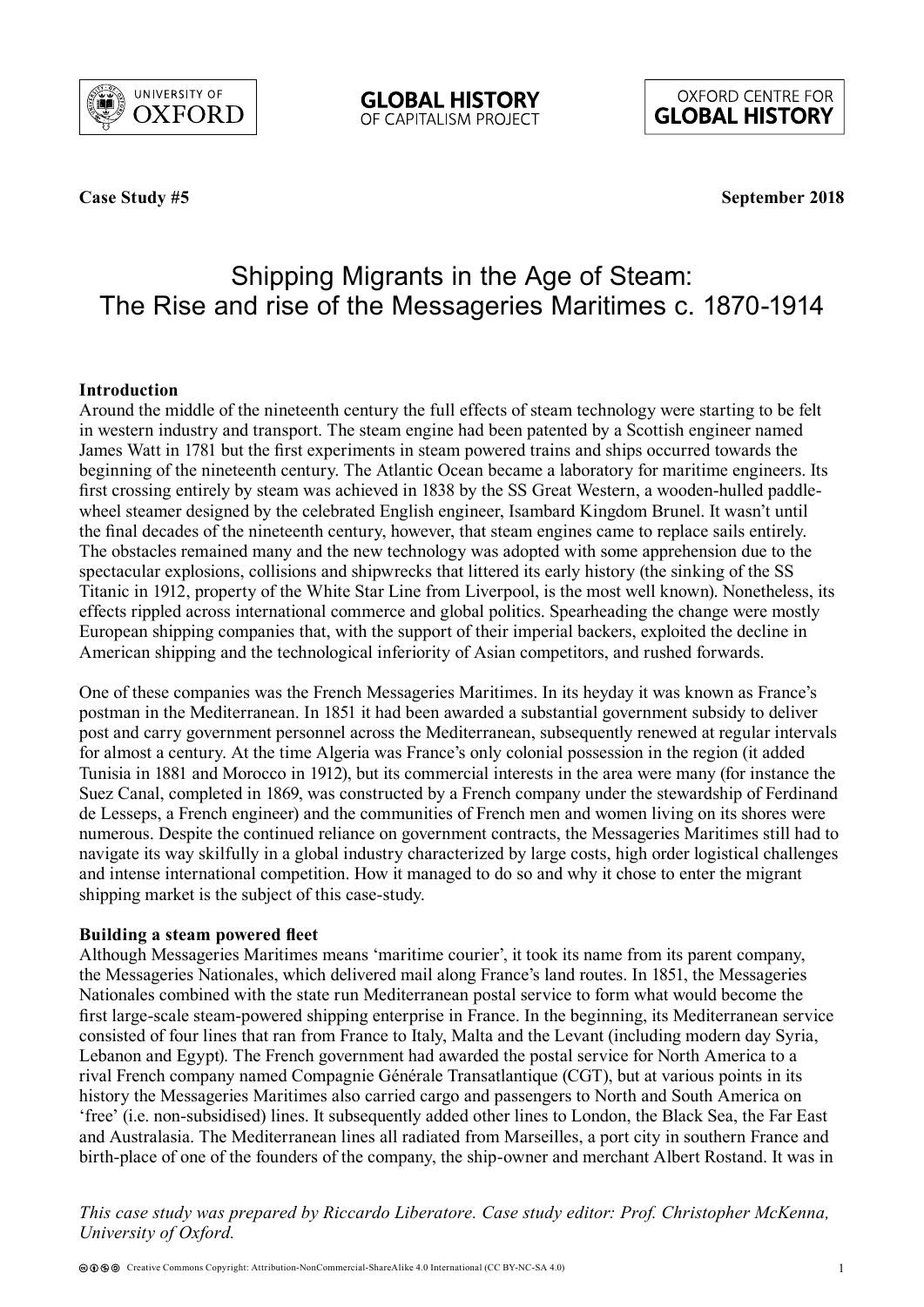Marseilles that the company's shipping services were managed, but its headquarters were located in the neighbourhood of the Madeleine in Paris, home to several other shipping agencies and commercial firms, and known for its seedy character and prurient nightlife. Its chief agency was in Bordeaux, on the Atlantic.

Marseilles was also the capital of France's expanding Mediterranean Empire. To increase its influence in the Mediterranean, the French state sought to develop maritime connections across the Mediterranean. Commercial ties with the silk-producing region of Mount Lebanon were strengthened in part through French foreign direct investment in the area's main port city of Beirut. In Tunisia, like in Algeria, military conquest and colonisation preceded the creation of new maritime connections to the metropole, the expansion of existing ports and the creation of new railway lines along the country's coastal areas. In both countries, the bankers Isaac and Eugène Péreire, owners of the CGT, financed the construction of railway lines and the modernisation of the ports of Alger and Tunis.<sup>1</sup> Postal communications were an essential ingredient of the imperial enterprise, which relied on regular contact with the metropole, not least to coordinate military action and supress revolts. With the completion of the Suez Canal in 1869, the Mediterranean became Europe's main 'imperial highway' to colonies in the Far East. Postal services were also an important aspect of the commercial life of merchants and, increasingly with European colonisation, of the social life of European settlers and immigrant communities in North Africa and the Levant. In other words, postal services were not only an arm of the government, but were also considered a public good.

In order to win the postal contracts of the French State, necessary to offset the costs of running an international shipping business, the Messageries had to demonstrate that they were capable of contributing positively to France's Mediterranean designs. It was desirable that they be self-sufficient and remain, as much as was possible, independent of rival European powers. These considerations influenced some of the management's early choices. Shortly after forming the company, the owners acquired a shipyard in La Ciôtat, a port-city near Marseilles, not far from the French military naval base in Toulon. La Ciôtat freed the Messageries from the need to acquire their fleet from foreign shipyards, particularly British ones. In 1868 it was considerably expanded to allow for a larger dock so that all vessels of the fleet could be fully serviced there. Dependency from foreign coal was also a source of concern and one of the first problems the company had to solve was to reduce its dependency on British coal. In 1875, following a hike in coal prices on the British market, it decided to diversify its stream by adding French coal from the Grand-Combe and subsequently from Japan and Australia.<sup>2</sup>

Coal-provision was linked to the company's other challenge, which was that of assembling a fleet of ships that could fulfil the requirements of the postal contracts relating to the frequency, regularity and range of its services. Investment in steam technology was increasingly important in order to stay ahead of competition: rival shipping companies were doing the same, not only in France, but also in Great Britain and in Germany, where most of Europe's and the world's steam powered vessels at the time were being built and put to sea. One of the main advantages to steam technology was that it guaranteed a greater regularity of service compared to sailing ships. It neutralised the risk of having to delay departure or wander aimlessly at sea at low speeds due to a sudden change in the direction or the intensity of the wind. It also multiplied the number of possible routes, allowing passage along seaways where the wind blew primarily in one direction only. A notable example was the Suez Canal, some sections of which were entirely devoid of wind, making its navigation by sail very difficult. Another advantage to steam technology was that as engines improved, the carrying capacity of ships grew significantly as its costs decreased<sup>3</sup>

These factors made the transition to steam very desirable for shipping companies globally, even though speed differentials between steam and sail powered ships was slight until about the turn of the century. Until 1880 it was still faster to circumvent the African continent by sail than by steam. In some ways it was also more practical and convenient. Steamships relied on a constant supply of coal, which for international journeys required the creation and maintenance of coal deposits and refuelling stations around the world. In addition, foreign ports were not always equipped to handle larger vessels, but limiting the size of steamships made it difficult for shipping companies to produce enough revenue to cover costs.

The Messageries' transition to steam began in earnest around 1870, following France's defeat in a war against Prussia and following the opening of the Suez Canal in 1869. The construction program lasted around fifteen years, during which 17 ships were produced.<sup>4</sup> It overlapped with the renewal of the company's mail contracts by the French government in 1875 (the were renewed once more in 1888 for a further 15 years) and its introduction of new subsidies for the merchant marine. The new subsidies (Law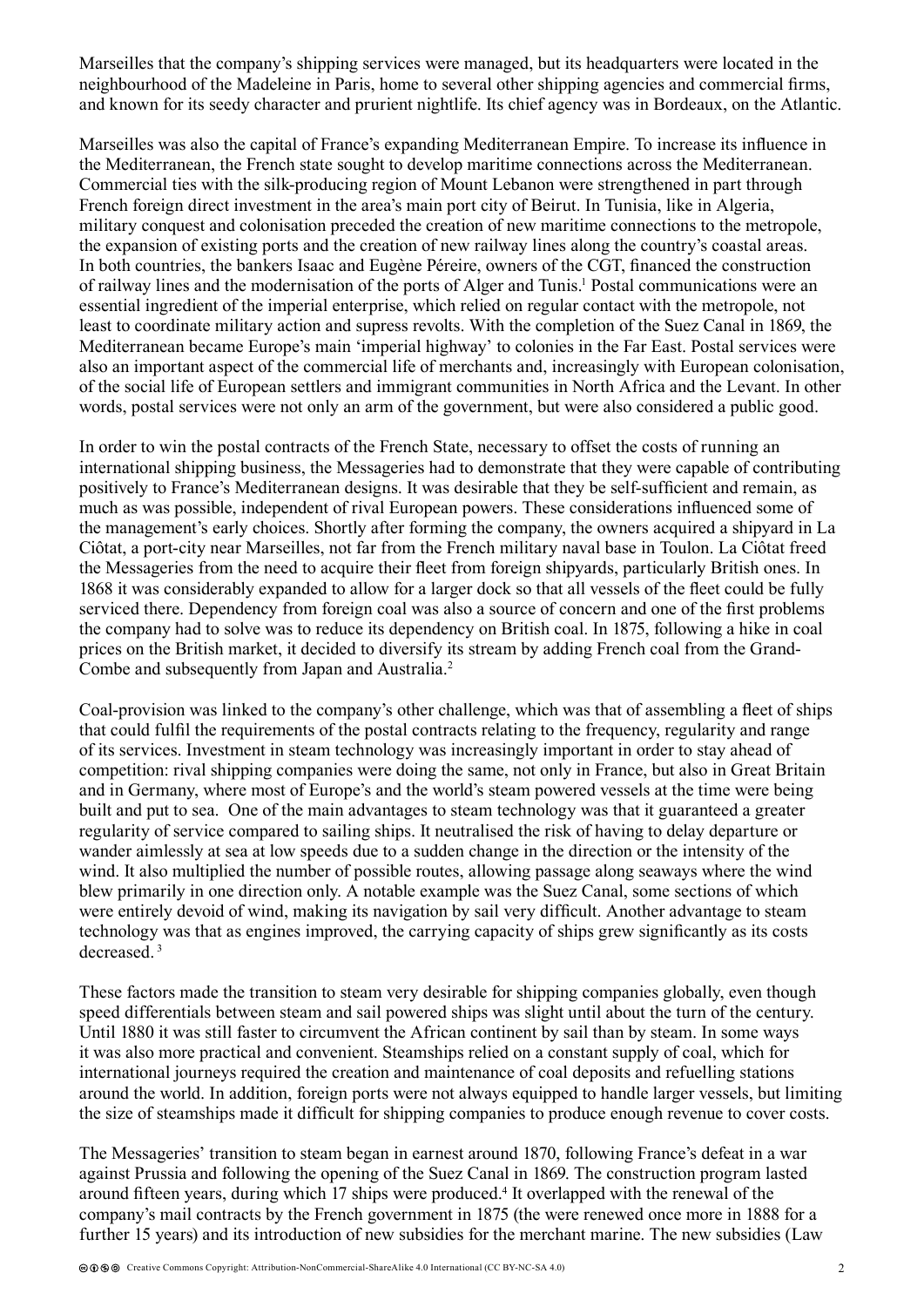of 1881) offered by the French government were calculated on the basis of distance travelled and the tonnage of vessels, which further aided the company's internationalisation. Between 1888 and 1908 the Messageries Maritimes received 11-12 million francs per year in subsidies (including but not limited to postal contracts), equivalent to roughly fifty per cent of the total available to France's mercantile fleet, considerably more than their British or German competitors.

The construction program provided the basic fleet that was used to carry post, cargo and passengers around the world until World War One (steamships usually had a life span of roughly 25-30 years). It included vessels like 'Uruguay' and 'Sénégal' which were built to be Oceanic steamers but were eventually transferred to the Mediterranean service in 1888, after roughly 19 years on the Orient Service and the Bordeaux-South American lines, respectively. Some smaller ships were acquired directly for the Mediterranean market, but followed an opposite trajectory. For instance, 'La Syne' (purchased in 1873 from the 'Forges et Chantiers de la Méditerranée' shipyard, weighing 1,142 net tons, iron-hulled, mixed steam and sail), initially served in the Mediterranean but was later refitted for the Far East service (in 1888). Others were added later on, such as 'Portugal', the company's fist steel hulled ship with a triple expansion engine, also the largest yet built at the time, weighing 2,832 net tons with a minimum crew size of 115 people. Completed in 1886, it was placed on the Marseilles - Alexandria service in 1899 where it served until 1912. By 1900, the Messageries Maritimes' fleet consisted of roughly sixty ships, 44 of which ran on subsidised lines.<sup>5</sup>

This expansion of the fleet was also sustained by the boom in world trade that occurred once the economic recession of 1877 had abated. Shipping companies were the primary means by which countries around the globe traded with each other. More than half of the world's commerce travelled by sea. The Messageries Maritimes participated enthusiastically, carrying wool from Australia, silk from Indochina and the Levant, olive oil and agricultural products from other Mediterranean countries and exporting a number of manufactured products from France. Passenger traffic provided a third important revenue stream in addition to cargo and to subsidies for postal deliveries and the transport of government personnel. Throughout this period, cargo only ever provided half of the company's receipts in the Mediterranean. The other half was passenger traffic.<sup>6</sup>

Passenger traffic was primarily of two kinds. Wealthier passengers usually travelled recreationally or on business and commonly did so in first or second class. Europe's middle classes were developing a taste for international travel at the time as their living standards improved and the Mediterranean, once the playground of European aristocrats, became the preferred destination of a new class of travellers engaged in the 'Grand Tour' of classical civilization in Italy, Greece, North Africa and the Ottoman Empire (Turkey). Known as 'tourists', they provided a welcome revenue stream for shipping companies. Indeed, steam technology was a great democratizer of travel, for it not only lowered ticket prices by increasing capacity but it also made shorter holidays possible, which were obviously more compatible with the demands of regular employment. The other market in expansion was that of third or fourth class travel. It consisted of regional migrants who travelled between Mediterranean terminals in search of short term work on the most recent large-scale enterprise, such as the construction of the Suez Canal or the railways financed by French capital. Increasingly, it also catered to labourers who wanted to migrate beyond the Mediterranean, to the Atlantic, Indian or Pacific oceans.

In order to profit from the transport of cargo and to embrace the full variety of passenger traffic available to them, the Messageries Maritimes had to build a versatile fleet. To attract tourists, shipping companies at the time were investing in luxurious surroundings for them to sleep and amuse themselves in. First and second class travel was updated throughout the 1880s and 1890s to include better facilities (such as smoking rooms and libraries) and better services (such as intricate meals). On board electric lighting also became available around this time: by 1889, 12 of the company's ships could boast electricity. The Messageries Maritimes also started building new kinds of vessels in addition to their traditional 'paquebots-mixed' or 'mixed packet ships', which could only accommodate few goods and passengers. New contracts and better shipping conditions in the 1880s provided the necessary stimulus to invest in ships for the non-subsidised lines to capitalize on growing trade with London and the South Atlantic: 14 new cargo ships entered the service between 1884 and 1890. Sturdy, powerful and slow, they could not be converted for the purpose of transporting cabin passengers, but they could accommodate several hundred steerage passengers. As such, they also worked in tandem with ships on the Mediterranean line where the emigrant trade was growing rapidly.<sup>7</sup>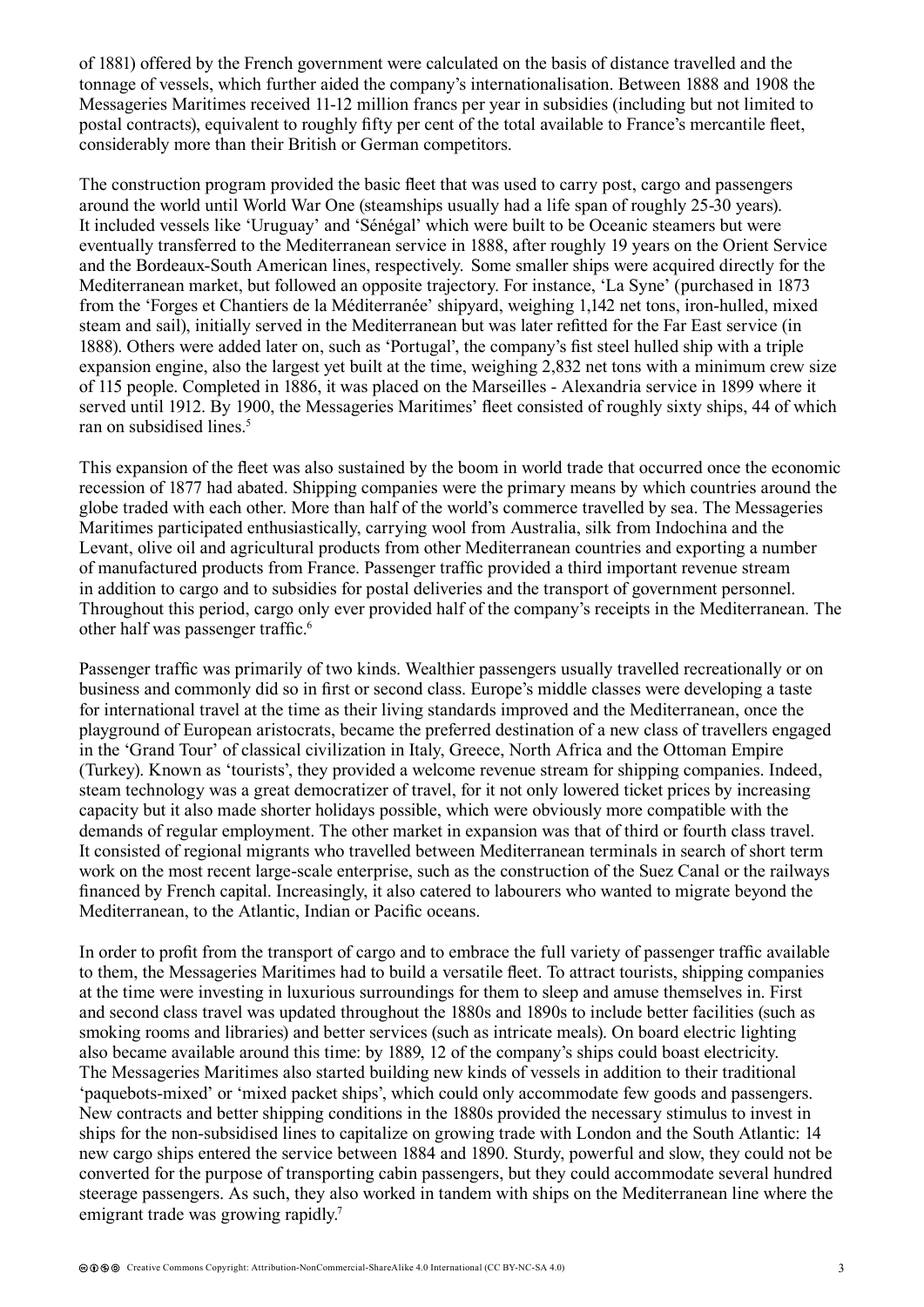### **The Mediterranean Market**

The Mediterranean market was unique for several reasons, such as the proximity of France's colonies and the high number of French lines operating in the area. It was also unlike the Atlantic, Indian or Pacific Oceans due to the high number of services the company ran and the intensity of connections with other ports relative to its overall geography. Some of the rules that applied to the South Atlantic or the Far East also applied to the Mediterranean: outgoing traffic was smaller in volume than incoming traffic and consisted primarily of manufactured goods and first and second class passengers, in addition to military personnel and post, which the Messageries Maritimes were obliged to carry by contract.

In order to operate successfully in all corners of the globe, to publicise its services and coordinate the transport of goods and people, the Messageries Maritimes kept company agents in most of the ports it visited, from Bahia in Brasil to Ottoman ports like Constantinople (Istanbul, in Turkey) or Beirut (in Lebanon) to Hong Kong and Saigon in Southeast Asia. Their role was to supervise the arrival and departure of company ships, to keep an eye on the conduct of trade and on the competition. They corresponded with company offices in France, providing quarterly updates on the company's financial results in the place where they were stationed. These reports included information on the 'traffic' of post, cargo and passengers, and on local political and economic developments that might impact the company's business.

In port cities agents were also obliged to supervise the embarkation and debarkation of cargo and of passengers. For this, and for other duties, they were assisted by a staff of as few as two and as many as two dozen people, mostly boatmen or clerks. In Constantinople, one of the busiest ports of the Mediterranean, the Messageries Maritimes employed as many as twenty five people in 1881.<sup>8</sup> Employees were often recruited among the local population, to benefit from their knowledge of foreign languages and of the local context. As the passenger trade grew in importance, the ability to speak the same language as customers became more desirable. In Alexandria (Egypt), where the company's agency employed ten clerks, all of whom spoke the main languages of Mediterranean commerce (French, Italian and Arabic), the agent recommended hiring an employee who could also speak English in order to cater to British tourists who 'wintered' in Egypt.<sup>9</sup>

As economic ambassadors for the company, agents also had to promote its business interests. They advertised its services and tried to broker deals where appropriate. As far as passenger transport was concerned, they publicized itineraries and arranged for the sale of tickets. Where public authorities took an interest in regulating emigration, agents were often obliged to act as intermediaries. Officially, this meant following existing rules regarding the recruitment, embarkation and shipping of migrants, and ensuring that ship captains did the same. Effectively it also meant partaking and cooperating in various aspects of migration control, such as inspecting personal identification documents and tickets upon embarkation or administering quarantine and other forms of sanitary prophylaxis. Occasionally, agents also had to resolve trade disputes with other shipping companies to ensure the smooth functioning of their services, filling in for other political and commercial institutions where these were lacking. In the context of the Mediterranean emigrant trade, this could mean entering into market sharing agreements with other shipping companies, or carving out the market on behalf of shipping companies, responsibilities that usually lay with management.

They also advised on strategy. In each of its markets the Messageries Maritimes had to decide what kind of traffic to specialise in. In the South Atlantic for instance, the Messageries opted not to compete with other shipping companies by lowering prices in order to attract more third and fourth class passengers, but to focus on providing a luxury service for cabin passengers. Unlike their rivals they built ships that had cabins both at the bow and and the stern, converting them on the return journey to capitalise on return migration. Their strategy proved wise, and they successfully retained the loyalty of wealthy French customers (and some English ones) who travelled in First class to Brazil. While they only transported less than 10 percent of total migration from Europe to Brazil in the 1880s, they controlled roughly 25 percent of return migration. Cabin passengers accounted for nearly fifty per cent of the total passengers, roughly double the rate of other shipping companies.<sup>10</sup>

The Mediterranean demanded a more supple strategy. A cholera epidemic (in 1884-9) and diplomatic cooling with Italy reduced the importance of the Italian market, despite Naples' significance as one of the biggest ports in the Mediterranean. Unexpectedly, Beirut, in modern day Lebanon, became the company's third most important port financially in the Mediterranean by the 1890s, after Alexandria in Egypt and Constantinople in modern day Turkey. Smyrne, or Izmir, was a close fourth. All four ports presented very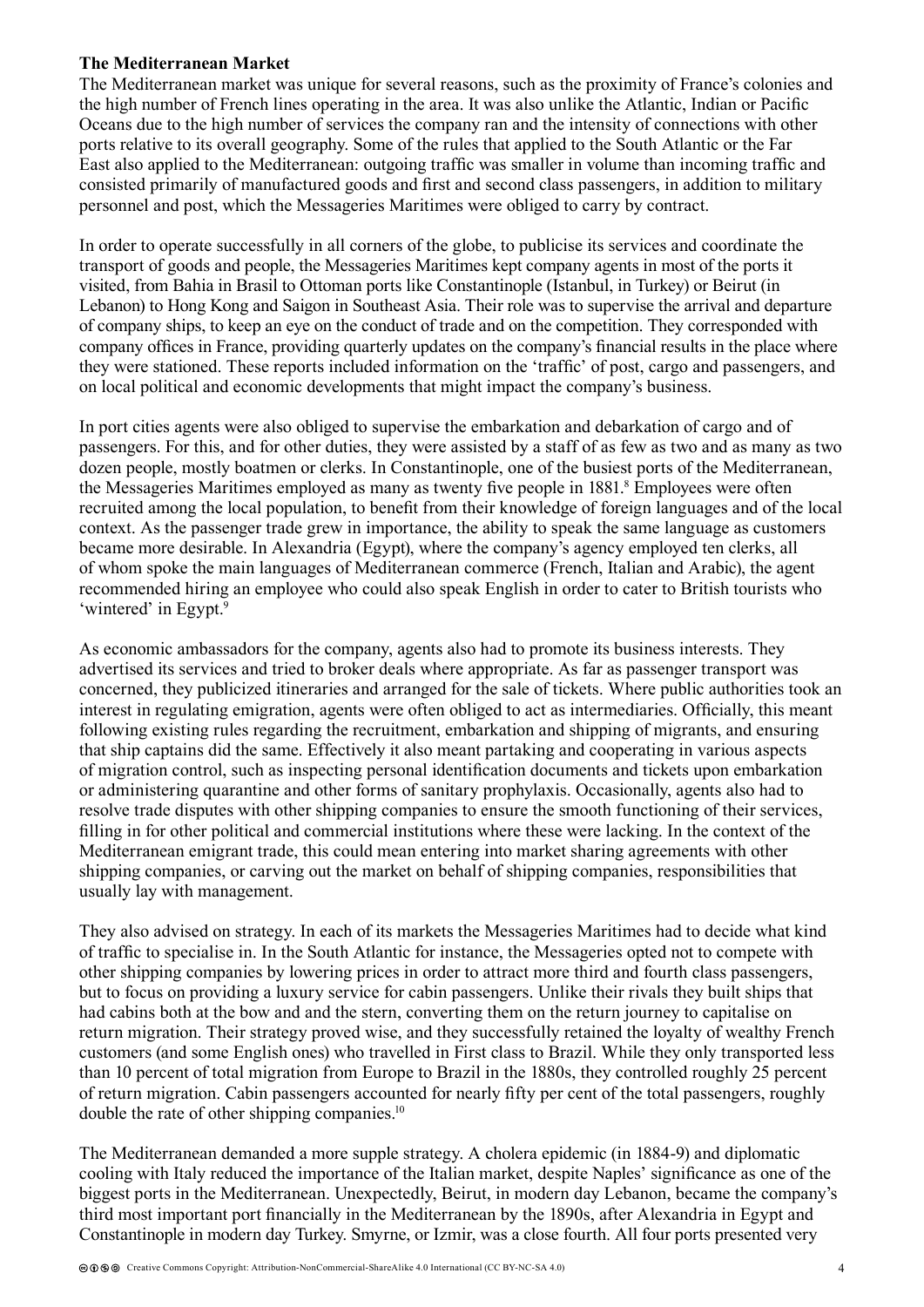different challenges: traffic from Izmir and Constantinople was mainly in merchandise; Alexandria thrived off the transport of goods (mainly cotton) and cabin passengers, with the occasional concession to steerage traffic (such as in the aftermath of British Occupation of Egypt in 1881, when political refugees fled the country). Beirut, while an important exporting port for silk and cereal products, gradually gained importance as an emigration port, first for regional migration and then for trans-continental migration to the Atlantic. By 1891, third class and steerage receipts were providing the bulk of the company's income there.<sup>11</sup>

The nineteenth century is known among historians as the 'age of mass migration'. For the first time, hundreds of thousands of Europeans left their homes not only to pick the harvests in neighbouring countries or to swell the ranks of industrial labourers in European cities, but to cross the Atlantic in search of a better life. In total roughly 50 to 60 million Europeans are said to have migrated between 1830 and 1930 to the United States of America, Canada, Brazil, Argentina and other countries still.12 This was only one of several global migrations taking place at the time. They were joined by equivalent numbers of labourers from China who migrated to the Americas and 'coolies' ( indentured labourers who worked for their employers until their debts had been repaid) from South Asia to the Caribbean.13 Steam powered ships had a significant role in making this possible. By shortening crossings they made 'free migration' (i.e. non indentured) more affordable to labourers and their families and by making it relatively safer and more comfortable, they also made it less intimidating. More frequent connections between Europe and the Atlantic also favoured the circulation of information (and propaganda) on the opportunities available to migrants and recruitment of labourers by emigration agents. Both played a role in accelerating emigration and, predictably, shipping companies also took part.

Competition for migrants was fierce. Migrant shipping was a multimillion dollar business and one of the most important capitalist industries at the time. According to one estimate, migrant shipping represented roughly 90 per cent of total revenues for shipping companies in the Atlantic, equal to 20 million dollars in 1900; by 1913 it had increased to 70 million dollars.<sup>14</sup> The fortunes of shipping companies were inextricably linked to the emigrant trade. It was not by chance that many of the century's most important shipping companies, such as Cunard and White Star of Liverpool and Norddeutscher Lloyd of Bremen in Germany, were established in emigration ports.

Price wars ensued along the North Atlantic route as several equally matched companies competed to attract migrants. Following a slump in the trade in 1870s, Albert Ballin, the manager of the last of the 'big four' companies, the Hamburg America Line, engineered a market-sharing agreement with neighbouring lines in Belgium (Red Star) and Holland (Holland America Line) in order to stabilise prices. Temporary agreements were reached with the Cunard line, which capped their share of the German emigration market at six per cent in return for German companies foregoing the Scandinavian market altogether. A price war eventually broke out in 1903-4, but the Conference System that had emerged in the course of the previous decade stopped prices from plummeting. A similar system had been devised in the Far East, to regulate the exportation of silk and tea from China and Japan, replacing bilateral agreements between the English Peninsular and Oriental (P&O) and the Messageries Maritimes in place since 1879.<sup>15</sup>

Many of the conditions that applied to the Atlantic were lacking in the Mediterranean. With the exception of Italy post 1887, most emigration countries bordering the Mediterranean Sea lacked a national merchant marine capable of transporting tens or hundreds of thousands of migrants across the Atlantic. Even as emigration to the United States or South American countries gained ground in the 1880s, railway and port development in the South and East of the Mediterranean remained sluggish and steam technology beyond reach. Intercontinental emigration from northern Europe had reached mass proportions towards the mid nineteenth century, which also gave northern European states a head start in developing emigration laws capable of regulating the emigration market and, where necessary, of taming shipping companies. Mediterranean countries were late to the game on this front as well. However, the gains to be made from transporting emigrants were almost as lucrative as in the Atlantic, and, financially, shipping companies were equally dependent on them.

Unsurprisingly therefore, northern European shipping companies, including the Messageries, used their strength relative to Mediterranean emigrant countries to their advantage, making up the rules as they went along, ignoring them where it suited them and when they could get away with it. Demand for transport outstripped supply initially, as steam connections from Mediterranean cities to connecting ports were less frequent and less efficient than in Northern European ports like Liverpool or Hamburg. Shipping Conferences and other forms of market control were, as such, redundant. When a price war erupted among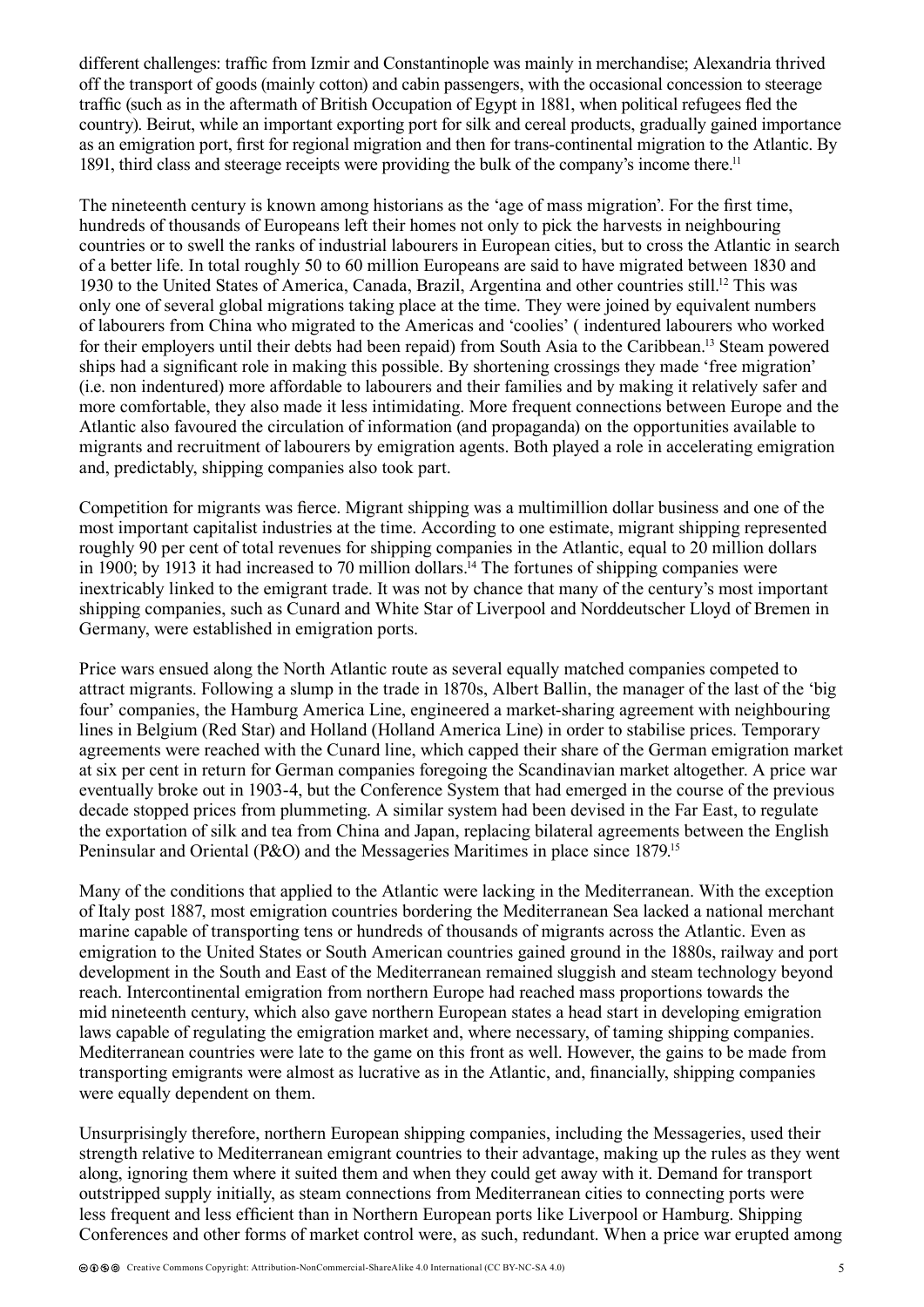shipping companies it was not the senior management of the Messageries Maritimes or of a rival that convened a shipping conference to stabilise prices, but the Messageries' agent in Constantinople, who chaired the conference until it became redundant once more.<sup>16</sup>

The most significant difference however was that, even as emigration picked up along the southern and eastern shores of the Mediterranean, several emigration countries, like Italy prior to 1888 and the Ottoman Empire before 1893, retained a ban on trans-Atlantic emigration. The Messageries, like other shipping companies, were faced with a dilemma. They could renounce the passenger trade altogether and repurpose some of the cargo ships that were in use in the Atlantic for the Mediterranean service, and focus on the bulk transport of goods instead. If, on the other hand, they decided to invest in passenger services, they would still have to choose whether to focus on luxury travel and the growing tourist trade, or compete for third class and steerage passengers instead, even if that meant violating the ban on emigration. They chose the latter.

#### **Shipping Migrants: The Clandestine trade**

On the 10th of September 1904 the Captain of the steamer 'Portugal', of the Messageries Maritimes, wrote of a strange occurrence on his most recent journey. Upon embarking passengers in Beirut, where he had arrived from Marseilles via Egypt, he had encountered some resistance. A police officer had chased six men on-board and fired five rounds into the boat to try to halt their departure. The Captain had been forced to order his men to physically restrain the police officer, who eventually let go and retreated onto dry land.<sup>17</sup>

Although incidents of this kind rarely feature in the records of the Messageries Maritimes, they are indicative of a much broader phenomenon. In fact, Captain reports from the Mediterranean Service, or 'recits de voyage' as they were known in French, are littered with references to small subterfuges and the occasional altercation with local authorities. The reason being that emigration from the Ottoman Empire was first banned (until 1893) and then heavily restricted until 1908, when a new political party (the Committee for Union and Progress) took power and momentarily lifted restrictions, until the conscription drive for World War One made them desirable once again. In Beirut and the surrounding area of Mount Lebanon, emigration was allowed intermittently, subject to informal arrangements between shipping companies, emigration agents and local authorities that had only been formalised in 1903 on the back of an anti-corruption campaign against local bureaucrats accused of defrauding migrants. There, like elsewhere in the Ottoman Empire, in order to keep transporting third and fourth class passengers, the Messageries Maritimes had to adapt creatively to the local migration regimes. Or break the law.

The biggest source of migrants in the Mediterranean at the time was Italy. Nearly 14 million people left its shores to start a new life in a foreign country between 1876 and 1925, primarily to the United States (7,5 million), followed by Brazil and Argentina. Migration from Italy picked up in intensity in the 1870s and 1880s, around the time when steam powered navigation also came into its own. Before 1887 the only Italian port from where a migrant could take a steamer directly to the Atlantic was Genoa, in Liguria (north-western Italy), where commerce and migration to South America had been taking place since before the advent of steam technology. Naples, which became the main transit point for migrants from southern Italy, only started to run direct services to the Atlantic in 1887, when a line to New York was established by Italy's foremost steamship company, the Navigazione Generale Italiana, which like the Messageries Maritimes was subsidised by the state. Before then it was not uncommon for Italian migrants to travel to French, German and, to a lesser extent, English ports to take passage across the Ocean. The Messageries Maritimes also provided connecting services to Marseilles from Italian ports. In 1887 it carried roughly 2,000 passengers to Marseilles, of whom 1,662 were migrants (third or fourth class passengers). In the 1880s its profits from passenger services on the Naples-Marseilles line earned it between eight and ten times those from transporting cargo on the same route.<sup>18</sup> Before 1888 emigration from Italy was heavily restricted, and migration to the Americas had been temporarily banned. Consequently, the trade was of dubious legality.

Italian ships never carried much more than half of all Italian migrants who crossed the Atlantic in this period. By the turn of the century, however, the Navigazione Generale Italiana was the biggest player in the Italian emigration market and Italian ships enjoyed a sizeable majority relative to German, French or British competitors. In 1900 they transported 66,978 migrants relative to 39,539 by German ships, 30,820 by the French and 28,519 by the English.<sup>19</sup> Their ascendancy was aided by government investment in the shipping industry and improvements in maritime infrastructure and railway connections, but also by protectionist measures. In 1888 and 1901 Italy passed two migration laws. The first tried to reduce transit in foreign ports by banning recruitment by foreign agents in Italy. It also made transit more difficult by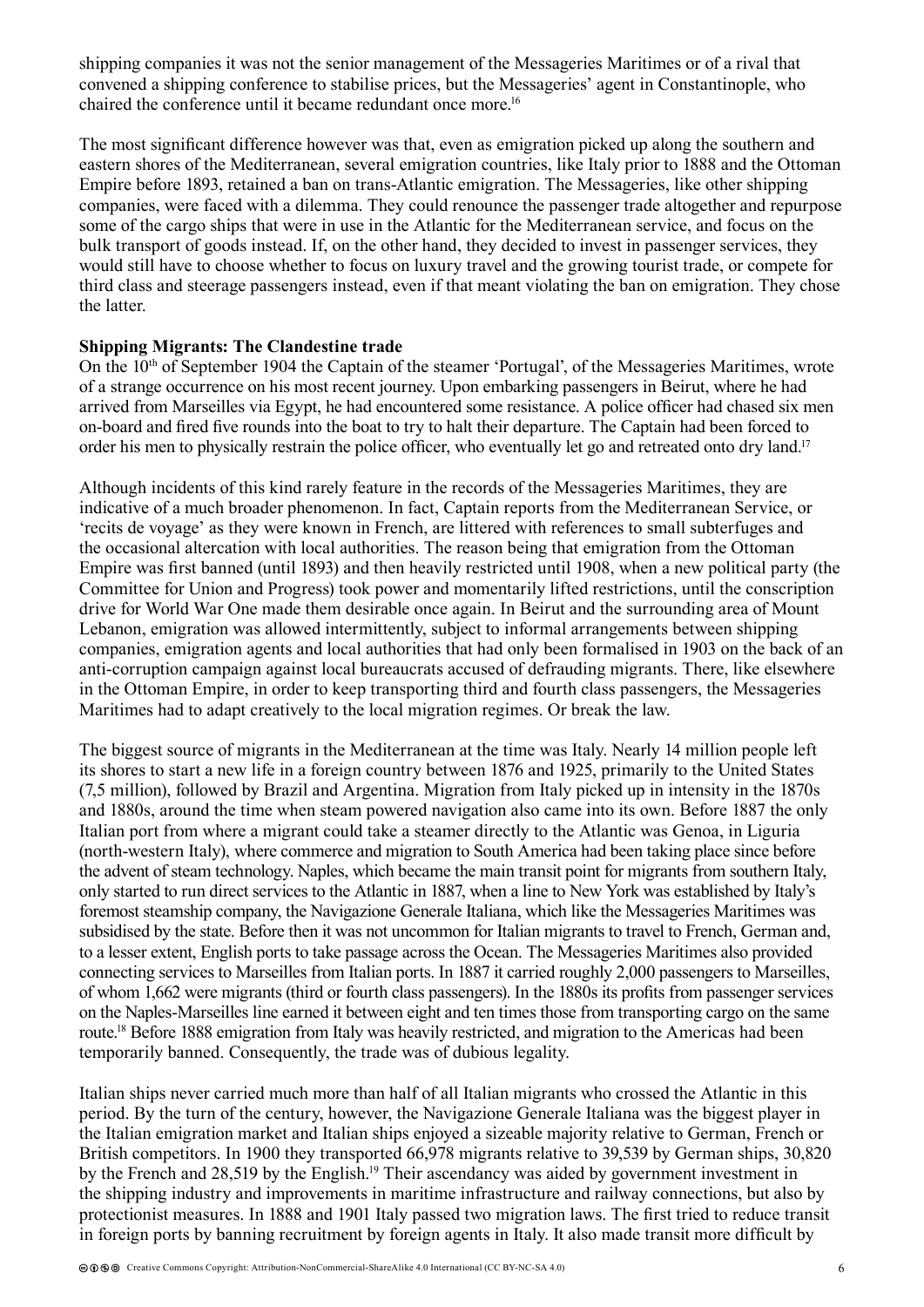making it more onerous (agents were required to host migrants at their expense in ports of transit) and by fixing itineraries (shipping companies had to state the name of the steamer that would be transporting migrants from a connecting port and the date of its departure, which in addition to creating a significant logistical challenge, considerably reduced their flexibility).

Talk of banning the 'trans-boarding' of migrants from one ship to another was successfully quashed by the lobbying efforts of the Messageries Maritimes and other French shipping companies.<sup>20</sup> In 1901, however, a new law was passed - Italy's first emigration law proper – that banned shipping companies from recruiting Italian emigrants for embarkation abroad and, crucially, the trans-boarding of migrants in the Mediterranean. Thereafter migrants who wanted to take their passage from French ports were obliged to buy a ticket for Marseilles or Le Havre without a ticket for the Atlantic in hand, omitting their intention to migrate to the Americas. Where lobbying failed, subterfuge prevailed. The Messageries Maritimes continued to embark Italian migrants headed to the Americas via Marseilles, but on steamers they used for the Mediterranean service, not on their Atlantic fleet. A very similar strategy to that adopted in Italy was also used in Greece, where trans-Atlantic emigration had also been gaining traction around the same time (roughly 400,000 Greeks are estimated to have left for the United States alone between 1820 and 1924).<sup>21</sup> When plans to ban the trans-boarding of migrants in foreign ports and to subsidise a national shipping line for emigrants reached parliament, lobbying by the French and British governments on behalf of the shipping industry quickly stopped the bill from becoming law.

Competition for migrants in Greece was intense from the very beginning and pickings were slim for shipping companies. Writing in 1880 the Messageries Maritimes' agent in Athens explained that the number of passengers transported by the company in that year's business cycle had fallen from 1,064 to 742 on account of the competitive scheduling of the Austrian Lloyd, Florio (Italian) and Khedival (Egyptian) lines.22 In the same year the agent in Naples wrote back to management to announce that competition was such that the company could not turn a profit unless it established a direct service from Naples to Brazil. In 1885 passenger traffic from Naples to Marseilles was down to 467 people.<sup>23</sup> Growing protectionism and the establishment of an Italian steamship line from Naples to the United States only made things worse. The Messageries Maritimes looked eastwards, towards the Levant and the Black Sea in order to make up for the loss of custom. In the 1880s, their passenger receipts from Beirut usually ranged between 45,000 to 55,000 francs. By the first decade of the twentieth century, Greater Syria became the company's most lucrative market in the Mediterranean, and third and fourth class receipts their main source of income.<sup>24</sup>

When the Ottoman state lifted the ban on emigration in 1893, only five years after the Italian government had done the same, it deferred control to local authorities which assumed the responsibility to regulate it. In the state of Greater Syria, shipping companies were obliged to negotiate with the Governor of Mount Lebanon who was determined to put an end to the system of recruitment by local agents on behalf of foreign shipping companies. Here, as in Greece, in the absence of a national steamship company running a direct service to the Americas, trans-Atlantic emigration depended on foreign shipping companies. Through persistent lobbying the Messageries Maritimes and others were successful in having one Governor, who had threatened to divert the migrant traffic through a secondary port (Jounieh) unless shipping companies meet his demands, removed from his post. However, in 1904 shipping companies 'capitulated' to the new Governor and agreed to pay a tax for every migrant they embarked and consented to a number of conditions regarding the recruitment and transport of migrants, including price ceilings for third and fourth class travel. In Trabzon, on the Black Sea frontier of the Ottoman State, where bans on emigration were kept in place, foreign shipping companies, and the Messageries Maritimes among them, continued to embark migrants illegally. Where state institutions were too weak to regulate emigration, shipping companies ruled supreme and the clandestine trade flourished.

#### **Conclusion**

By taking part in the trade in migrants in the Mediterranean, the Messageries Maritimes were breaking the law with impunity or re-shaping it to their advantage. Unease surrounding their behaviour was implicitly admitted by the fact that there no explicit acknowledgment of the trade beyond the reports of ship captains or their agents. This was despite the fact that third and fourth class passages made up the bulk of their passenger receipts in the Mediterranean, which in turn accounted for roughly half of their total revenues from the region. It is likely that without the emigrant trade, the Messageries Maritimes would have had to run a reduced service in the Mediterranean, probably limited to their postal lines. It would also have had a knock on effect on their lines in the South Atlantic. In time, this would have made them less competitive and reduced their chances of winning the government postal contracts they so relied on.